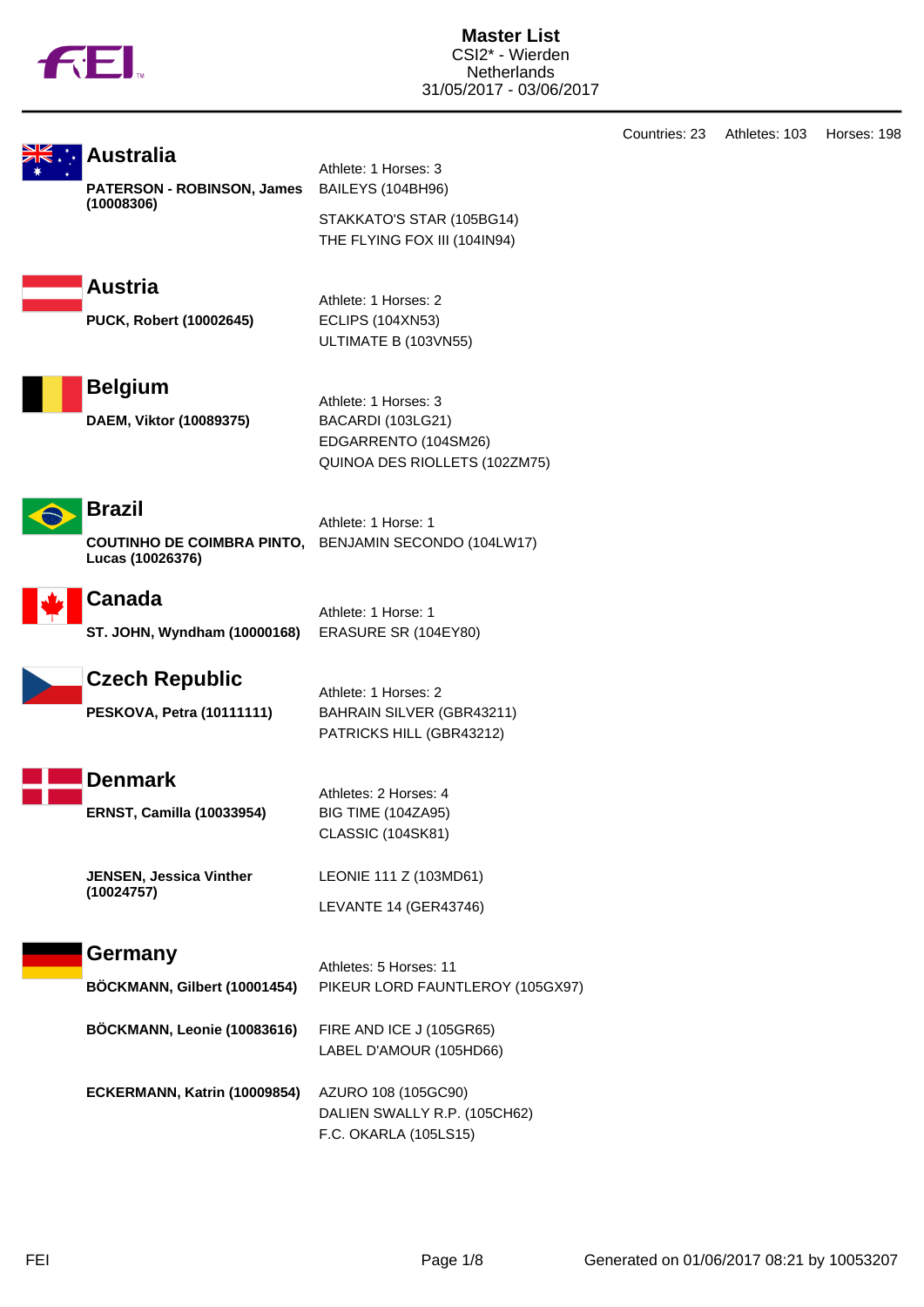

| <b>OSTERHOFF, Zoe (10089197)</b>               | CASSANDRA 340 (105DP76)<br>CASTELLA R (104YB31)<br>CHACENNY (104PK55)                           |
|------------------------------------------------|-------------------------------------------------------------------------------------------------|
| <b>WENZ, Holger (10016397)</b>                 | CAMPINO 461 (105HS38)<br>DELUXE ILTON (104LY38)                                                 |
| Great Britain<br>BILLINGTON, James (10010489)  | Athletes: 10 Horses: 23<br>BALTIC VDL (103RU36)<br>COMFORTUNA VDL (104YB45)                     |
| <b>CHARLES, Harry (10097879)</b>               | MR PLEASURE VDL (104PM96)<br>CONTROE (103VN63)<br>SIECO (104QY19)<br>VALKIRY DE ZANCE (104XR79) |
| <b>CHARLES, Peter (10011414)</b>               | ABC QUANTUM CRUISE (105BP23)<br><b>VICTOR (104CA96)</b>                                         |
| <b>CHARLES, Sienna (10119713)</b>              | CHAITANYA 2 (104SN84)                                                                           |
| COUPE, Nigel (10002392)                        | DRAGON (104XU88)<br>GOLVERS HILL (103WA05)<br>JUBILEE III (103QP34)                             |
| JACKSON, Deborah (10025248)                    | CHIN CHAMP (104CW08)<br>GILJAN VAN DE LEGEWEG (104JE47)                                         |
| MCDONALD, Tara (10116654)                      | FYGO VON D'OUWE GRINT (104RZ21)                                                                 |
| <b>TURNBULL, Mark (10074664)</b>               | ASHTON DAKOTA (105DT35)<br>CARTOUCH III (104QD15)                                               |
| <b>WHITAKER, Jack (10106732)</b>               | CHERRYFRAS DE RIALFO Z (103JJ40)<br>STREET HASSLE (103TI76)<br>VALENTIN R (103WP47)             |
| <b>WHITAKER, Joe (10017161)</b>                | DIOLA (105BL28)<br>LAVARNO (104FF13)<br>VIRGINIA (103RA67)                                      |
| <b>Hungary</b>                                 | Athlete: 1 Horse: 1                                                                             |
| <b>SCHNEIDER, Márton Benedek</b><br>(10067546) | CRESPO VDL (104AK39)                                                                            |
| <b>Ireland</b>                                 |                                                                                                 |

**GILMARTIN, James (10111595)** CARKORETTO (104MJ88)

Athletes: 3 Horses: 4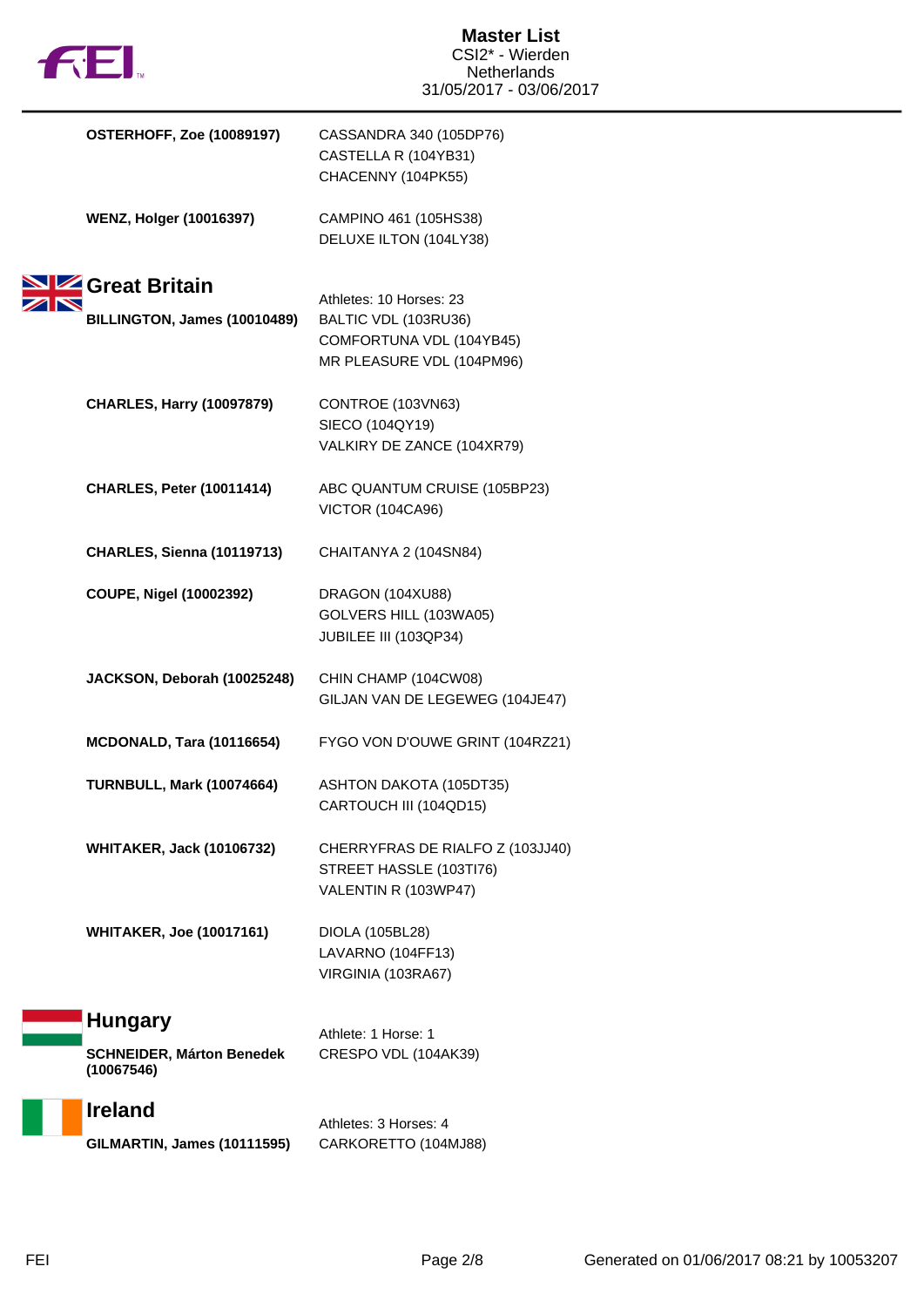|  | M |
|--|---|
|  |   |

| <b>HOLOHAN, Matty (10121416)</b>                       | MISS FELICIA Z (105PE45)                                                                    |
|--------------------------------------------------------|---------------------------------------------------------------------------------------------|
| SWEETNAM, Jeremy (10047541)                            | MOUNTAIN MAN HD (105CP65)<br>OLIVIA 156 (105BK76)                                           |
| <b>Italy</b><br>CAMILLI, Emanuele (10001197)           | Athlete: 1 Horses: 2<br>EDAMELUSIENA-VAN DE NOORDKANT (105PV97)<br>URBAN DE ROHAN (104FK14) |
| Lebanon<br><b>CHAMMAS, Roger (10008841)</b>            | Athlete: 1 Horse: 1<br>TALISKA (103SQ53)                                                    |
| <b>Mexico</b><br><b>CANSECO, Ernesto (10031152)</b>    | Athlete: 1 Horses: 2<br>CELEBRITY VDL (103XR44)<br>DAVALL (104VS61)                         |
| <b>Netherlands</b><br><b>BAKKER, Heleen (10143090)</b> | Athletes: 57 Horses: 112<br>DAMIRA D (105HW33)                                              |
| <b>BECKERS, Marc (10060966)</b>                        | DA VINCI (104RO67)                                                                          |
| <b>BEEN, Remco (10032870)</b>                          | KANTUNARO (102SR48)<br>LUMEN ULADY (102RD95)<br>MINE THAT BIRD (104WT42)                    |
| BRUGGINK, Gert Jan (10011429)                          | BAS 14 (104BL04)<br>CASPARO 26 (104EQ80)                                                    |
| DE BOER, Julian (10099683)                             | CAROLLO (104UI48)                                                                           |
| <b>DE BOER, Lennard (10070010)</b>                     | <b>EWINITA (104WX31)</b><br>VDL EDGAR M (104VN24)                                           |
| DE VRIES, Nynke (10021809)                             | BREGO R'N B (104LP76)                                                                       |
| <b>DIJKS, Nuri (10028469)</b>                          | ADDISON 11 (104ME65)<br>EXCLUSIVE (104UT08)                                                 |
| EGBERINK, Bjorn (10018940)                             | FEESTJE B. (105AR29)                                                                        |
| <b>GEERINK, Sander (10028871)</b>                      | <b>BENTLEY N. (104KV83)</b><br>CHARISSA (105BE11)<br>LORD QUIDAM (103RN24)                  |
| <b>GEERINK, Vincent (10060763)</b>                     | BEAUMONT (103TG62)<br>EINSTEIN (104MW75)                                                    |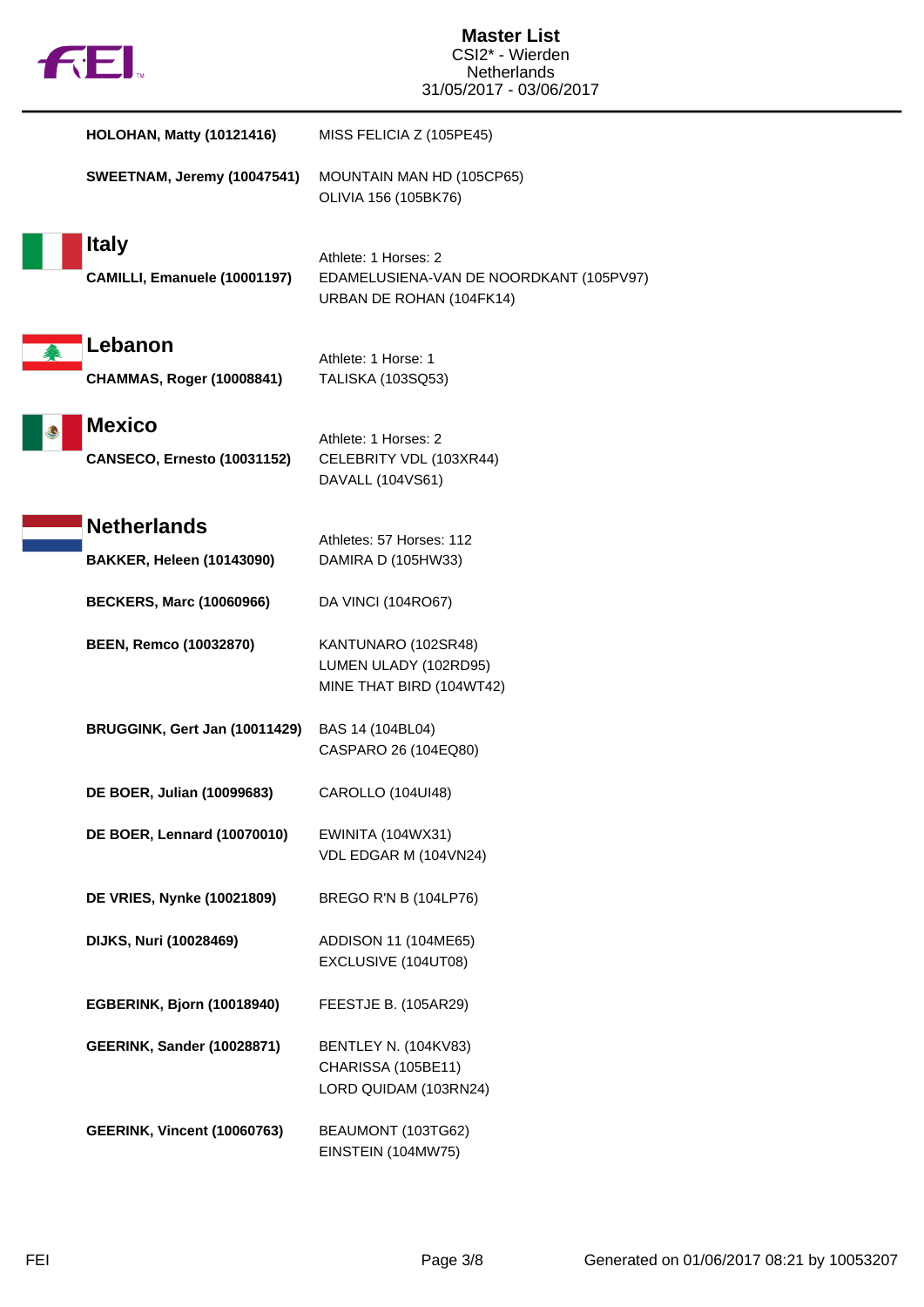

#### **Master List** CSI2\* - Wierden Netherlands 31/05/2017 - 03/06/2017

| <b>GREEVE, Michael (10006319)</b>               | EUROHILL'S AFRICA (103UR80)<br><b>TURBO Z (104WM87)</b>                        |
|-------------------------------------------------|--------------------------------------------------------------------------------|
| GREVE, Willem (10003080)                        | CARAMBOLE N.O.P. (102UX85)<br><b>ELIEN (104PK57)</b><br>ELKE MARIA M (104UK42) |
| <b>HAKVOORT, Iris (10108406)</b>                | ATHENA (103DJ81)                                                               |
| HASELBEKKE, Bart (10058918)                     | DORUS (104ZR46)<br><b>IVAN R (104GY15)</b><br>QUALIF DE THURIN (102SM89)       |
| HOUTZAGER, Marc (10011499)                      | MR. EUROPE (104VF12)<br>STERREHOF'S BYLOU (103RL52)                            |
| <b>JOCHEMS, Kevin (10048555)</b>                | <b>EOWAN A (105BF38)</b><br>ZANZIBAR (103ON32)                                 |
| <b>KLOKMAN, Edwin (10001163)</b>                | CAN CAN (104YQ87)<br>ELIA (105GE00)<br>FEINSCHNITT (105QP21)                   |
| <b>KNOESTER, Glenn (10035336)</b>               | CLINT EASTER (104QJ50)<br><b>EMPIRE (104SM13)</b>                              |
| <b>KUIPERS, Doron (10018931)</b>                | ELAN (104ZK50)<br>THEOREME DU DESIR (104BU95)<br>ZUCCES (103RU30)              |
| LAMERS, Ruben (10021398)                        | ARIANA Z (104RM95)                                                             |
| LOKERSE, Daniel (10103030)                      | CASSANDRA (104EJ54)                                                            |
| MAKKINGA, Anne-Liza (10047660) CELENA (104RO57) | FINESSE VAN SAPPENLEEN (103QC27)                                               |
| <b>MEIJER, Amber (10093626)</b>                 | FBW CHALCEDON (104ZQ14)                                                        |
| MELSSEN, Emmelie (10063028)                     | AL PACCIO (104DQ32)<br>PICCOLO R (104CJ72)                                     |
| MORSINK, Gerben (10015483)                      | CARTAIRE Z (103JI95)<br>NAVARONE Z (104NH69)                                   |
| MORSSINKHOF, Micky (10068015) ELIANCA (104QR70) | HAPPY GIRL 42 (104KJ24)                                                        |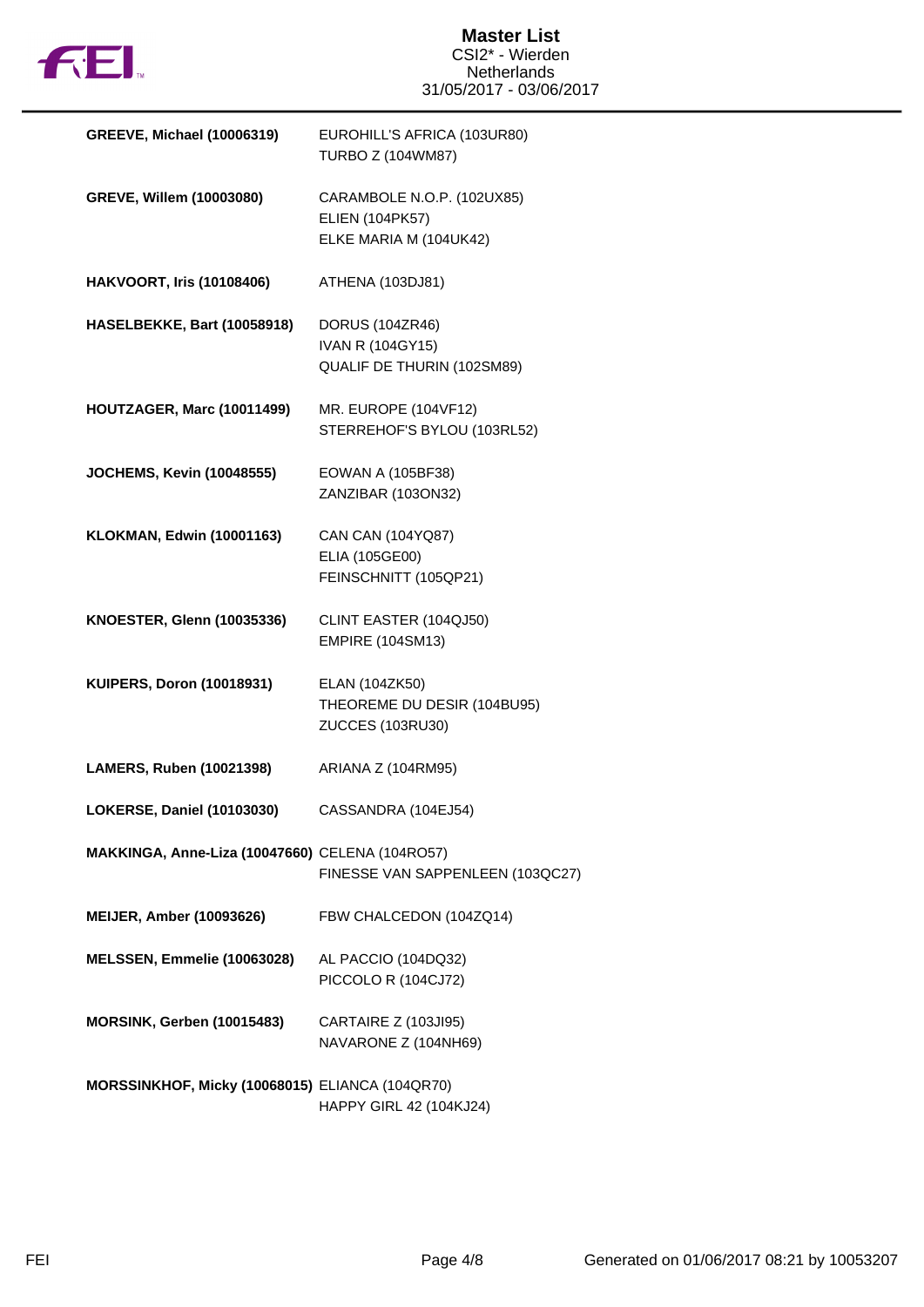

| <b>MULDER, Pim (10029206)</b>                                         | <b>CELINE (104EU41)</b><br>CLINTINO (104VL53)             |
|-----------------------------------------------------------------------|-----------------------------------------------------------|
| <b>MULDER, Wesley (10040696)</b>                                      | MAC LAREN Z (104EQ81)<br>TWISTER DE LA POMME (103PO17)    |
| <b>NALIS, Rianne (10018952)</b>                                       | CENDY VDP (104BJ85)                                       |
| <b>NANNING, Niels (10008728)</b>                                      | ELVARO (104MW79)                                          |
| NIJHOF- ROELOFSEN, Dominique CAPRI RUBERTHA R (103VZ44)<br>(10009708) |                                                           |
|                                                                       | DANTE (104GO83)<br>LORD QUALITY (105AM74)                 |
| POSMUS, Franklin (10012081)                                           | EASY H (104VO60)<br>SO IT BE (103HU18)                    |
| <b>RICHTER, Emiel (10082257)</b>                                      | SUNDANCE (104UP51)                                        |
| RIKKERT, Kirsten (10037520)                                           | CHAPERON (103WE47)                                        |
|                                                                       | COLANDRO 4 (103HZ99)<br>WINDE R.A.G. (NED42534)           |
|                                                                       |                                                           |
| ROOSENDAAL, Maud (10080168)                                           | FANCY ROOS VDL (105HO99)<br>UNIVERSO (103YZ33)            |
| <b>SCHERPHOF, Rob (10024698)</b>                                      | DAVEY (104TR87)                                           |
| <b>SCHRÖDER, Gerco (10011401)</b>                                     | GLOCK'S DEBALIA (104KH35)<br>GLOCK'S DOBELENSKY (104GN02) |
| SLEIDERINK, Sjaak (10018937)                                          | <b>DENTO (104YI01)</b>                                    |
|                                                                       | DEXTER R (104KP32)<br><b>DIMITRI (103XX69)</b>            |
| <b>THIJSSEN, Leon (10002001)</b>                                      | EVITA (104PY06)                                           |
|                                                                       | FIREBALL (104PT31)<br>NO FEAR VD TICHELRIJ Z (104NE13)    |
| <b>THIJSSEN, Mel (10120322)</b>                                       | AMBLER GAMBLER (103CZ66)                                  |
|                                                                       | <b>ENRIQUE (105DJ10)</b><br>WISHKARLA (103HV59)           |

**VAN BOGGELEN, Tarik (10031458)** BEAUTYDUNA (104WZ38)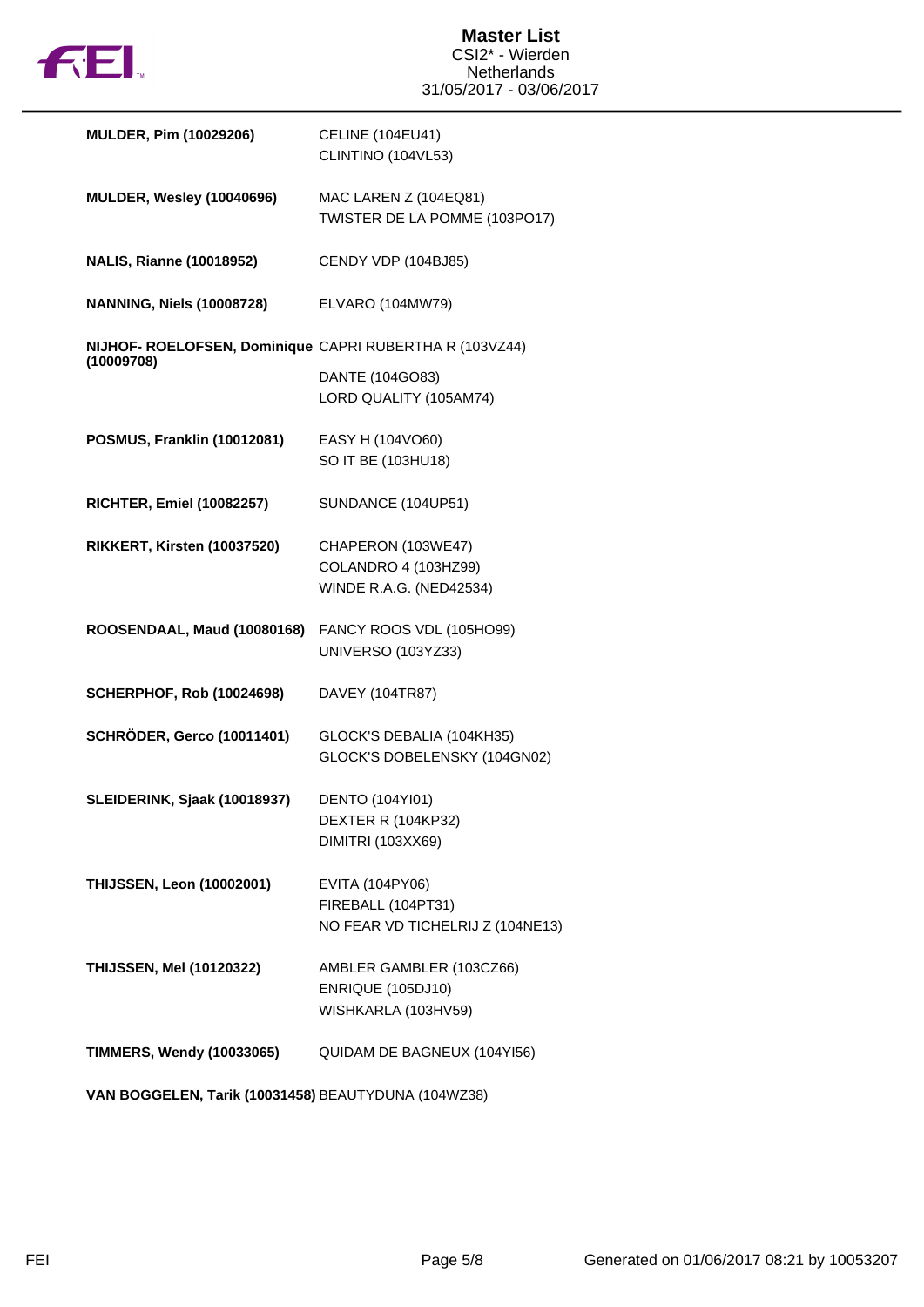

|                                                         | DOREUSA (104MJ45)                                                             |
|---------------------------------------------------------|-------------------------------------------------------------------------------|
| (10062368)                                              | DURANO V (105LC48)<br>EL GRECO (104MX09)                                      |
| <b>VAN DER SCHANS, Patrick</b>                          | BROERE DUBAI (104HH08)                                                        |
| (10006577)                                              | <b>BROERE EXTASE (104SE03)</b><br>ENZO DH (105KT04)                           |
| VAN DER SCHANS, Wout-Jan<br>(10000411)                  | D' ANGELO (104GF00)                                                           |
|                                                         | ELOMA'S BLUE SFN (104UV18)<br>ELRADO (104UJ71)                                |
| VAN GEEL, Daan (10015478) ESCOBAR (104RL70)             |                                                                               |
| VAN KALSBEEK, Hans (10069087) CHELSEA ROYALTY (104PM67) |                                                                               |
| VAN STRAATEN, Josta (10072539) CIAO BELLA S (1040189)   | DITOLA S (104NN69)<br>ERACHELLE -S (105HO84)                                  |
| VEENSTRA - BOELENS, Rommy EALBA (105FX56)<br>(10141285) |                                                                               |
| VOS, Robert (10006601)                                  | CARAT (103KV75)<br>DARIUS (104CW31)<br>ULYS DES BELERBES (104WQ99)            |
| <b>WEEL, Roy (10104220)</b>                             | STERREHOF'S EDDIE BLUE (104VF67)                                              |
| <b>WIEFFERINK, Britt (10108870)</b>                     | ALPHA VDL (103HS50)<br><b>BRUNETTI 2 (103JF66)</b>                            |
| <b>WIERING, Harrie (10029208)</b>                       | BILLY KING (102PF26)<br>FOLINDA (105HA18)<br>UNICSTAR DE COURCY (104MC49)     |
| <b>WILLEMS, Annet (10006389)</b>                        | DEMPSEYS (104FP78)<br>E BLUE (104VN50)                                        |
| <b>WILLEMSEN, Don (10032876)</b>                        | DIJKGRAAF (104VA66)                                                           |
| ZOER, Albert (10000593)                                 | FLORIAN (104XW93)<br>GIGOLO (103UO39)<br>HEECHHIEM'S CANCUN VDM (104PP19)     |
| <b>Norway</b>                                           | Athlete: 1 Horses: 2<br>HAVNEGJERDE, Nadja (10074788) DYNAMIQUE DML (104JS83) |

LIBEL G (104EA82)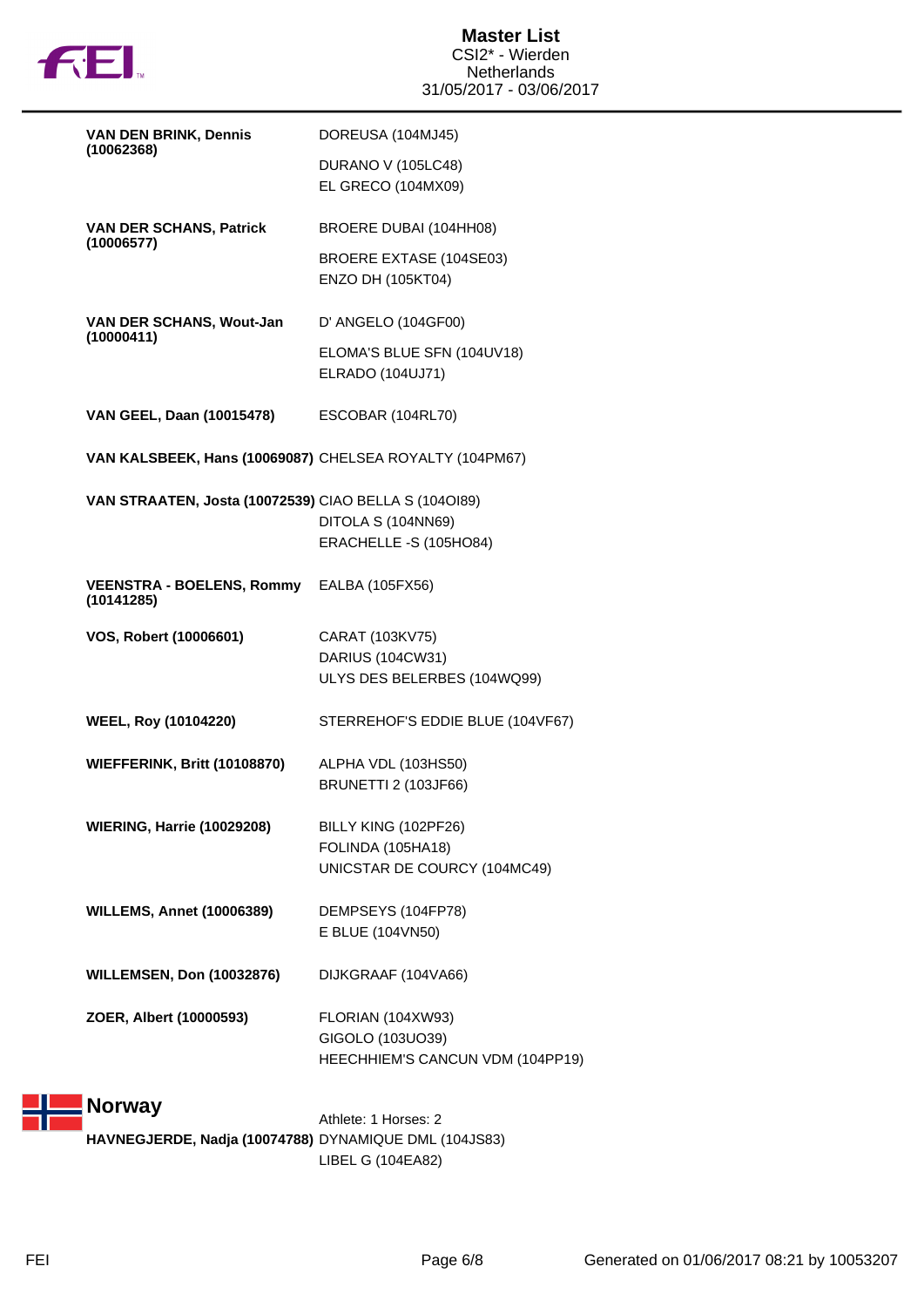

|              | <b>Russian Federation</b>                     | Athlete: 1 Horses: 2                                |
|--------------|-----------------------------------------------|-----------------------------------------------------|
|              | SOKOLOVA, Valeria (10003017)                  | COUP DE FOUDRE V (103VG16)<br>LU LU 11 (103LO08)    |
| $\mathbf{C}$ | <b>Singapore</b>                              | Athletes: 2 Horses: 2                               |
|              | <b>CHEW, Catherine Yen-Tung</b><br>(10017094) | COQUIRA (103DC12)                                   |
|              | NAIR, Alysha (10123290)                       | RAZZIA DE LA ROQUE (102VD08)                        |
|              | <b>Spain</b>                                  | Athletes: 4 Horses: 6                               |
|              | DÍAZ BAÑON, Olivia (10103937)                 | EL PACIENTE DE SAUCO (102VT33)                      |
|              | <b>FERNANDEZ SARO, Manuel</b>                 | <b>CUIDAM (104HS54)</b>                             |
|              | (10002108)                                    | DEVOTION (105EC52)<br>ROYALTY DES ISLES (103HR73)   |
|              | <b>MIRET, Carlota (10084030)</b>              | UBINE JAMBO M (ESP41521)                            |
|              | <b>MIRET, Patricia (10084029)</b>             | HINNEKE VAN HET EELSHOF (103UN89)                   |
|              | <b>Sweden</b>                                 | Athlete: 1 Horses: 2                                |
|              | <b>SVENSSON, Ida (10072745)</b>               | APLUX (104HO42)<br>GITTE (105FW66)                  |
|              | <b>Syrian Arab Republic</b>                   |                                                     |
|              | ALDUGHLI, Kotayba (10072195)                  | Athlete: 1 Horses: 2<br>GUCCI TEAM SPIRIT (104XN60) |
|              |                                               | QUEENSLAND E (104VI50)                              |
|              | <b>Turkey</b>                                 | Athletes: 2 Horses: 3                               |
|              | <b>SENTURK, Hasan (10025812)</b>              | BARGENTINUS (104WO85)<br>NINDOXELLO (104NI14)       |
|              | YEDIKARDES, Serra (10080431)                  | ATLEET (104EH20)                                    |
|              | <b>United States of</b>                       | Athletes: 4 Horses: 7                               |
|              | America<br><b>BOZORGI, Alec (10085515)</b>    | CAMPINO II (GBR43229)                               |
|              | GODDARD, Jennifer (10068775)                  | <b>ECLIPS (104PI83)</b><br>VDL DEBORA S (104RS53)   |
|              | LIBES, Zachary (10060510)                     | DISCOVERY VD ELSAKKER (104GW14)                     |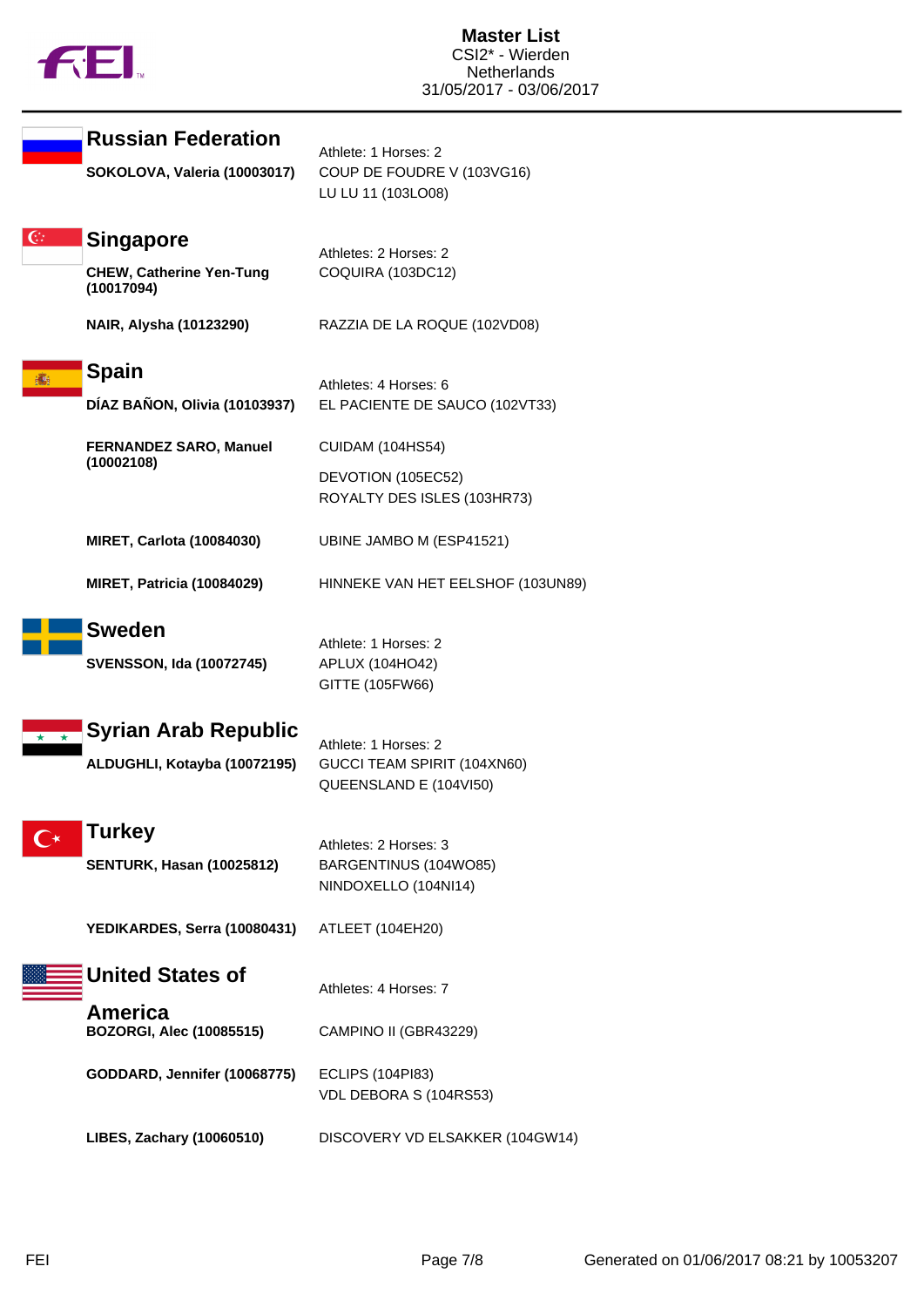

**RAETHER CAREY, Cara (10000890)**

CEDRIC (104BE37)

DACANTOS (104MU33) WINSTON (102LZ78)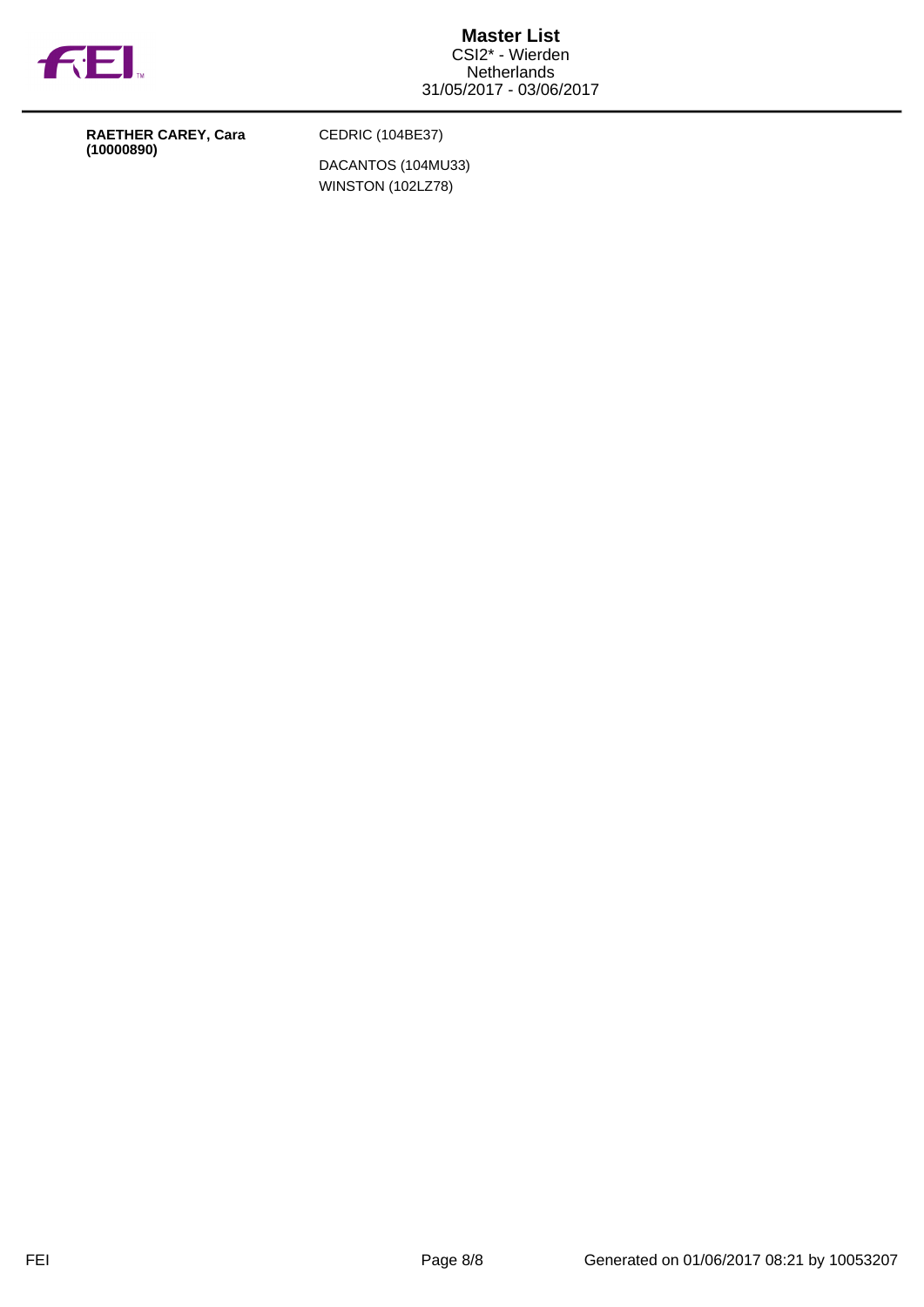

**Master List** CSI1\* - Wierden **Netherlands** 31/05/2017 - 03/06/2017

Countries: 18 Athletes: 100 Horses: 143

| NZ. |         |
|-----|---------|
| ⋝⋚⋰ | l Aust⊧ |
|     |         |

#### ralia

**PATERSON - ROBINSON, James (10008306)**

Athlete: 1 Horse: 1 TOUCHE D ALLEGRESSE (104SF17)



### **Belgium** Athlete: 1 Horses: 2

**DAEM, Viktor (10089375)** CRISTELLO 2 (104AQ35)

FOR PRESIDENT (105DC54)



**Brazil**

Athlete: 1 Horse: 1 **COUTINHO DE COIMBRA PINTO,** GRACE-NELLIE VAN KLAVERBORCH (105QQ42) **Lucas (10026376)**



# **Canada**

Athlete: 1 Horse: 1 **ST. JOHN, Wyndham (10000168)** ZIGGY M (104EY78)



# **Denmark**

Athlete: 1 Horses: 2 **ERNST, Camilla (10033954)** HORNS RUBIN (105NE41) PEGASUS BRIDGE Z (104CG69)



#### **Ecuador**

Athlete: 1 Horses: 3 **SANDOVAL MUÑOZ, Ana Carolina** CLIFFHANGER (104AI45) **(10031621)** MY LORD'S WAY (105NN83)

SIBERIUS (104BK33)

ZITA (103IX85)



Athlete: 1 Horse: 1 **SANDELL, Marie (10113791)** NAUTILIUS (104XE55)





**ECKERMANN, Katrin (10009854)** CLARA P (104ZV51)

**GOHL, Jan (10035822)** EVITA VDV (104ZY72)



| 91 YU DI KU JI<br>BILLINGTON, James (10010489) | Athletes: 5 Horses: 5<br>EFODEA (105OQ21) |
|------------------------------------------------|-------------------------------------------|
| <b>CHARLES, Harry (10097879)</b>               | VIVALDI DU DOM (103ME29)                  |
| <b>ELLIS, Remy (10075188)</b>                  | FLINTON C N (105BP09)                     |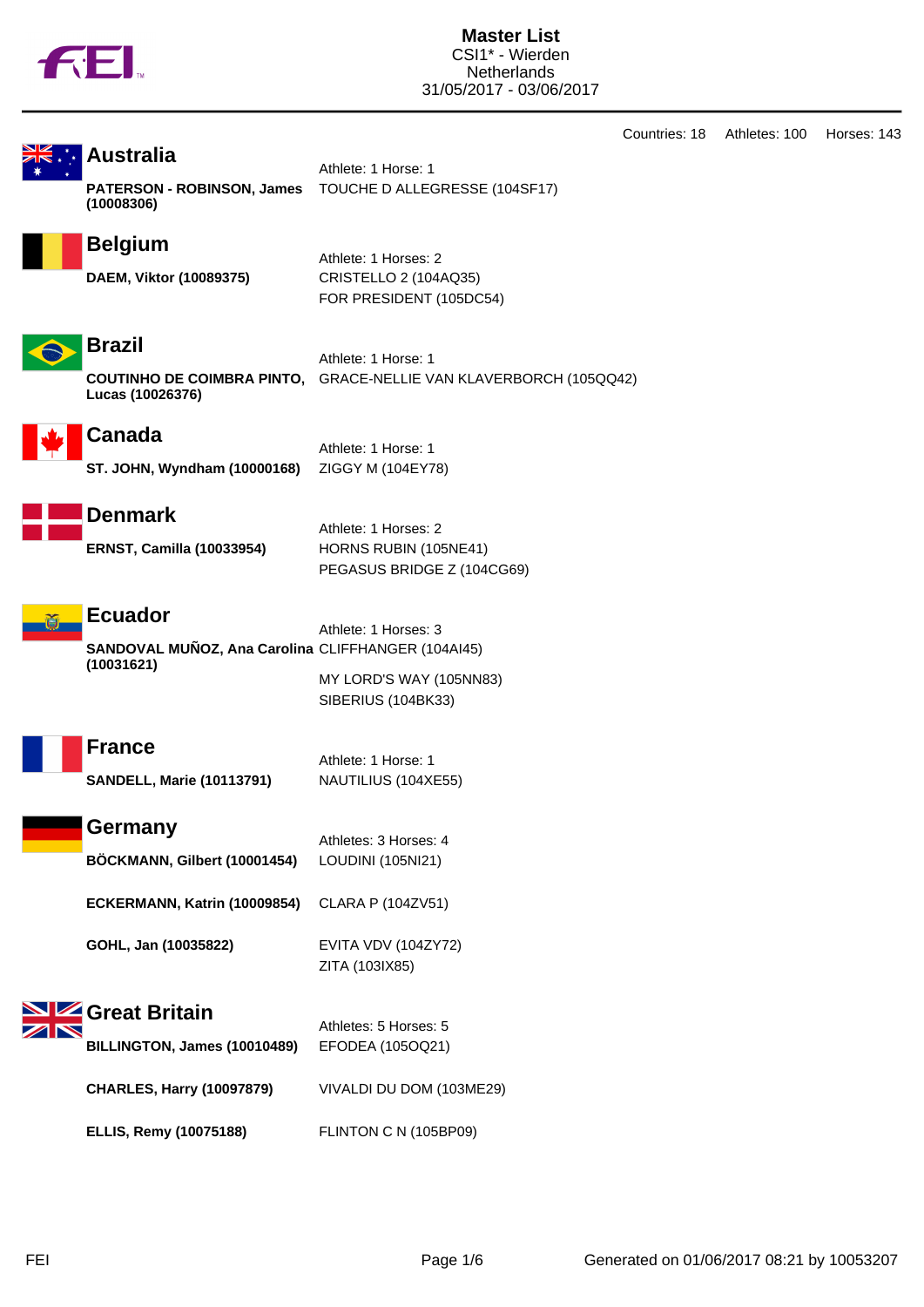| <b>FEI.</b>                                         | <b>Master List</b><br>CSI1* - Wierden<br><b>Netherlands</b><br>31/05/2017 - 03/06/2017 |
|-----------------------------------------------------|----------------------------------------------------------------------------------------|
| JACKSON, Deborah (10025248)                         | SWING DE LANDETTA Z (105Cl41)                                                          |
| <b>MCDONALD, Tara (10116654)</b>                    | CONTHINO T (105OF90)                                                                   |
| <b>Ireland</b><br>GILMARTIN, James (10111595)       | Athletes: 3 Horses: 7<br>CORVALL (103LV23)<br>CYLANA (105BT79)                         |
| <b>HOLOHAN, Matty (10121416)</b>                    | ANITA 136 (104SP62)<br>COOL BOY 34 (105QN09)                                           |
| SWEETNAM, Jeremy (10047541)                         | CAN FLY 20 (105MK86)<br>JOLIEN VAN DORPERHEIDE (105BR56)<br>SIR LANDAL JOTER (105IV70) |
| <b>Mexico</b><br><b>CANSECO, Ernesto (10031152)</b> | Athlete: 1 Horses: 2<br><b>FREDERIK B (105IS86)</b><br>VDL FUGERO CARLOS (105RD88)     |
| <b>Netherlands</b><br><b>BEEN, Remco (10032870)</b> | Athletes: 66 Horses: 91<br>DURANO E (104WT45)<br>GOUVERNEUR (105RE44)                  |
| <b>BEKHUIS, Amke (10063969)</b>                     | EMINENCE (105AR35)<br>FOR GOLD HDH (105QM78)                                           |
| BEUKERS, Marcel (10152377)                          | ELISE (105PZ35)<br>FIFTY FIFTY (105PZ37)<br>GRACE GAMMON FH (105PZ39)                  |
| <b>BONVANIE, Naomy (10102830)</b>                   | CORONA BB (104VN29)                                                                    |
| BRANDES, Savannah (10134507)                        | NOSEBREAKER (104UA06)                                                                  |
| BRUGGINK, Gert Jan (10011429)                       | CONBALOU (105QM98)                                                                     |
| DE BOER, Julian (10099683)                          | DANNEMARIT P (105AH87)                                                                 |
| <b>DE BOER, Lennard (10070010)</b>                  | FALANITA (104XU65)                                                                     |
| DE GRAAF, Belinda (10145762)                        | <b>ECANTOS (105KQ05)</b><br>GAIA (105MD68)                                             |
| <b>DE VRIES, Nynke (10021809)</b>                   | BENZ (103PH30)<br>EASTER BOY (104PM69)                                                 |
| DIJKERS, Rianne (10153096)                          | VISA-VIE (105QO38)                                                                     |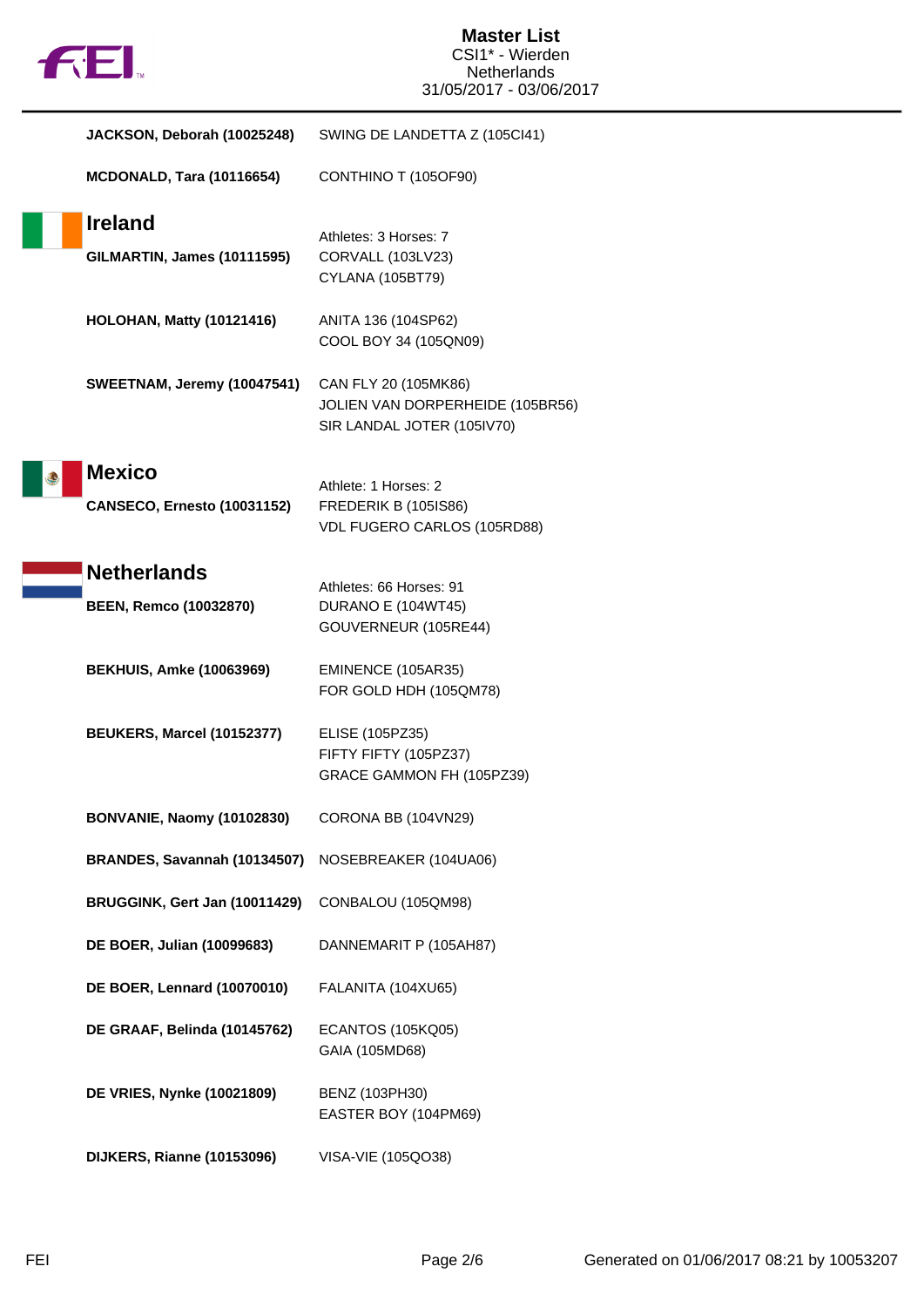

| DROST, Marjet (10141286)                      | FLINSTONE (105FX65)                                                                           |
|-----------------------------------------------|-----------------------------------------------------------------------------------------------|
| EGBERINK, Bjorn (10018940)                    | CONDRETTO (105EO95)                                                                           |
| <b>GEERINK, Sander (10028871)</b>             | ECHTWELTOFF BOOGIE WOOGIE (105DB52)                                                           |
| <b>GEERINK, Vincent (10060763)</b>            | EDENTIA BLUE (105NU82)<br>GLORIEUS GR (105EJ63)                                               |
| GREVE, Willem (10003080)                      | FARO (105JW66)<br><b>FICARDI B (105LO98)</b>                                                  |
| <b>HAARHUIS, Sven (10109058)</b>              | REFLECTION (103FH18)                                                                          |
| <b>HAKVOORT, Iris (10108406)</b>              | AL CAPONE (103UX05)<br>EXPO (105NO03)                                                         |
| HASELBEKKE, Bart (10058918)                   | LUZIANA (104RT95)                                                                             |
| HOUTZAGER, Marc (10011499)                    | CHEYENNE (105QH41)                                                                            |
| <b>KERBERT, Coen (10102468)</b>               | ELISABELLE S (105FI66)<br>GO BESI (105QV62)                                                   |
| <b>KLOKMAN, Edwin (10001163)</b>              | JUVENTUS (105QV03)                                                                            |
| <b>KNOESTER, Glenn (10035336)</b>             | ERFDAME (105HA39)<br>GIGYBALIA (105MD43)                                                      |
| <b>KUIPERS, Doron (10018931)</b>              | ETNA (105HU54)                                                                                |
| <b>LANSINK, Joey (10111526)</b>               | EUROCOOL'S APPLE (105HA13)<br>EUROCOOL'S ELSTAR (105QO68)<br>FITOU EUROCOOL'S APPLE (105QO76) |
| LOKERSE, Daniel (10103030)                    | HOTLINE W (103LZ97)                                                                           |
| MAATKAMP, Melissa (10133811)                  | CELVANA (104ZM57)                                                                             |
| <b>MEIJER, Amber (10093626)</b>               | FELINE HBC (105HA16)                                                                          |
| MELSSEN, Emmelie (10063028)                   | <b>KARINA R (104GX57)</b>                                                                     |
| MOORLAG, Naomi (10142834)                     | ROBIN HOOD (105HO64)                                                                          |
| MORSSINKHOF, Micky (10068015) FABIO (105BG04) | FADORETTO (105BG05)                                                                           |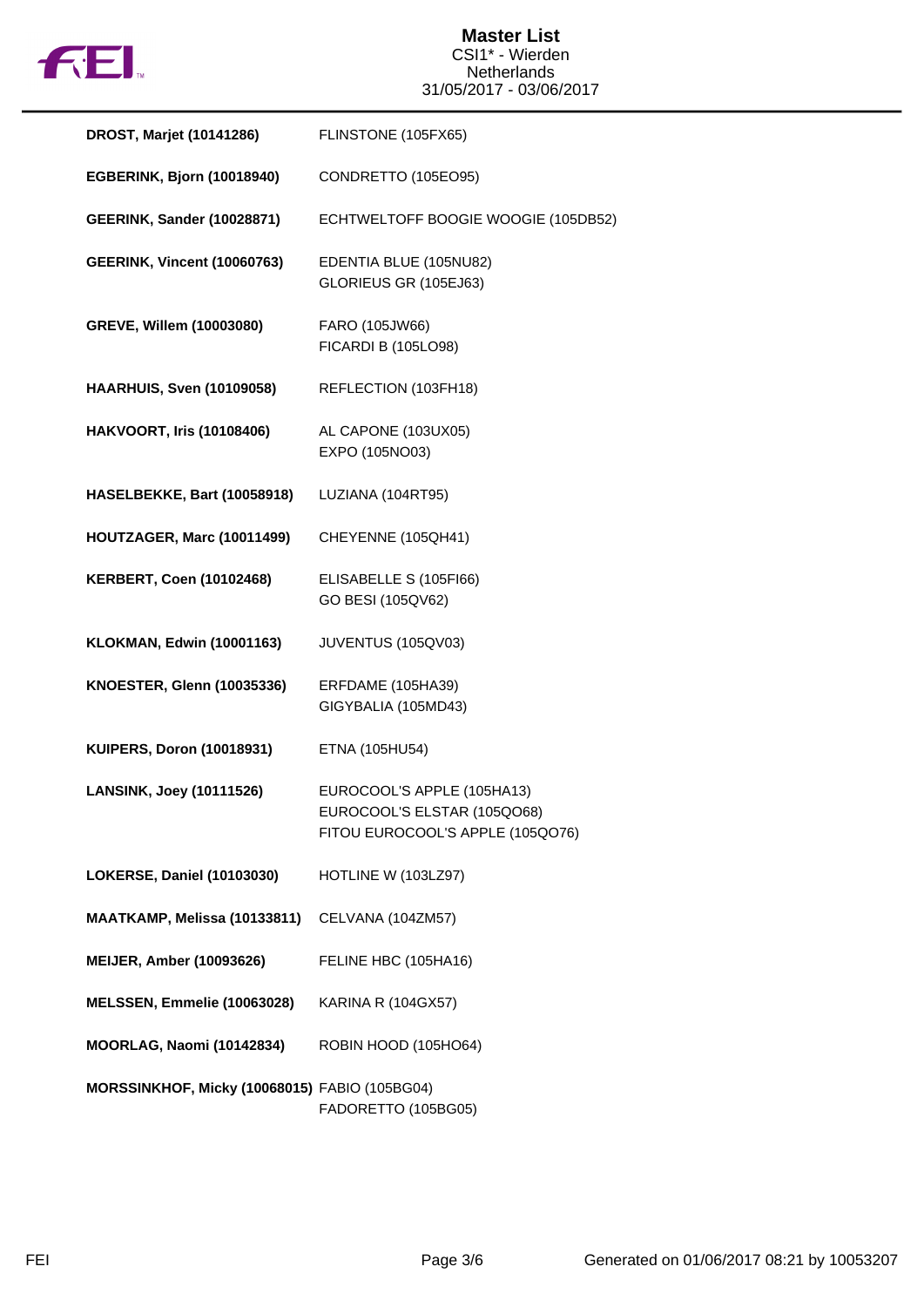

| <b>MULDER, Pim (10029206)</b>                               | ESTABAN (105PX54)<br>GUCCI-CARLOS (105QO94)    |
|-------------------------------------------------------------|------------------------------------------------|
| <b>MULDER, Wesley (10040696)</b>                            | EFOSA D (105DE56)                              |
| <b>NALIS, Rianne (10018952)</b>                             | CAVANTA (104VO54)<br>EL TORRO VDP (104VO57)    |
| <b>NIJHOF, Maaike (10031576)</b>                            | <b>ANORY (104UT27)</b>                         |
| <b>NIJHOF, Marije (10044897)</b>                            | AMARETTO (103HW35)                             |
| NIJHOF, Mirjam (10113706)                                   | ROYAL DUTCH (104PB91)<br>ZORAH (103EJ14)       |
| NIJHOF- ROELOFSEN, Dominique LAYTON (105PX60)<br>(10009708) |                                                |
| PAAUW, DE, Iris (10102480)                                  | EAGER (104UT41)                                |
| <b>RICHTER, Emiel (10082257)</b>                            | DISINAA (104YP62)                              |
| RIKKERT, Kirsten (10037520)                                 | SORRENTO (NED08133)                            |
| ROOSENDAAL, Maud (10080168)                                 | DUNDEE (104YM77)                               |
| <b>SCHUTTENBELD, Madée</b><br>(10119414)                    | BONHEUR (104YH99)                              |
|                                                             | VAYRENTA (NED42640)                            |
| SLEIDERINK, Sjaak (10018937)                                | <b>ENORM B. (104VA04)</b><br>FERRERO (105LX21) |
| <b>THIJSSEN, Leon (10002001)</b>                            | DIABLO Z (105DC58)                             |
| THIJSSEN, MeI (10120322) FOR EVER (105RE47)                 |                                                |
| VAN BOGGELEN, Tarik (10031458) CONQUEST (105QP15)           | EKIRSTEN S (105HA26)                           |
| <b>VAN BREEMEN, Victoria</b><br>(10106288)                  | DONNA KARLA (104HU83)                          |
| VAN BRUGGEN, Faye (10142016) WILSON (103IS00)               |                                                |
| VAN DE CRAATS, Elisa (10153122) CALICO Z (105IG68)          |                                                |
| <b>VAN DEN BRINK, Dennis</b><br>(10062368)                  | E AMORINE (104WS83)                            |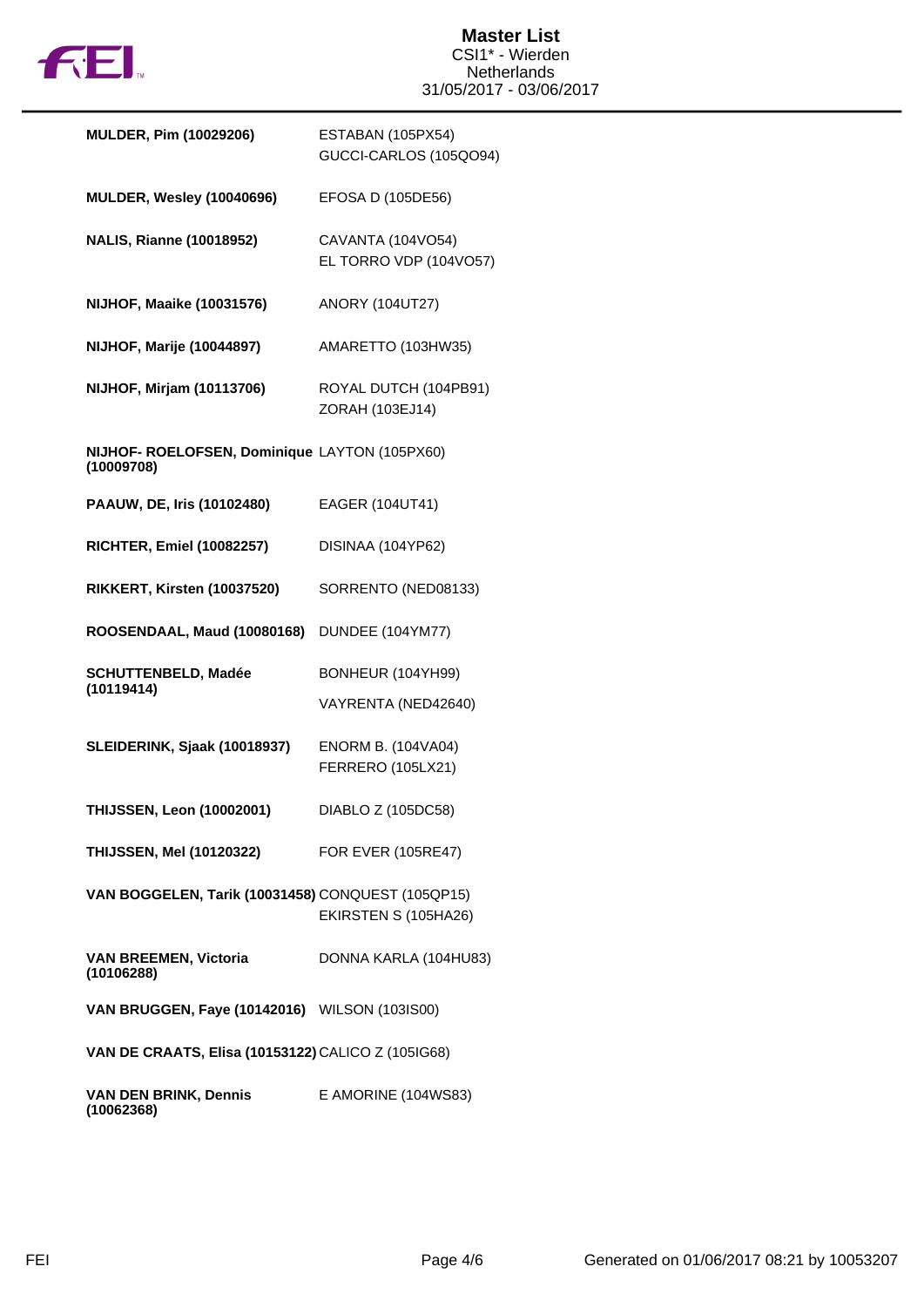

| (10074900)<br>(10006577) | VAN DER SCHAAR, Daphne                                                | CAS (105HF79)                                                            |
|--------------------------|-----------------------------------------------------------------------|--------------------------------------------------------------------------|
|                          |                                                                       | GHODINHO VDS (105QO99)                                                   |
|                          | <b>VAN DER SCHANS, Patrick</b>                                        | EAGLE (105HP04)                                                          |
|                          |                                                                       | FOR THE MOMENT (105DQ11)                                                 |
|                          | VAN DER SCHANS, Wout-Jan<br>(10000411)                                | EXTREEM (105CN16)                                                        |
|                          | VAN GEEL, Daan (10015478)                                             | FEE (105HO81)<br>GERDINIEKE (105MG08)                                    |
|                          | VAN KALSBEEK, Ruben<br>(10147872)                                     | SENSU STRICTO (103KL03)                                                  |
|                          | VAN STRAATEN, Josta (10072539) ANASTASIA-S (105RC12)                  |                                                                          |
|                          | VAN WEEREN, Maud (10153420) DULONA (105QW06)                          |                                                                          |
|                          | <b>VEENSTRA - BOELENS, Rommy</b><br>(10141285)                        | COURVOISIER (105QO28)                                                    |
|                          | VOS, Robert (10006601)                                                | SCOTCH (105DH95)                                                         |
|                          | <b>WEEL, Roy (10104220)</b>                                           | GENIKI WB (105ME81)                                                      |
|                          | WIEFFERINK, Jessie (10135746)                                         | APOURTI (103WT38)<br>VIDA LOCA (105KA92)                                 |
|                          | <b>WIERING, Harrie (10029208)</b>                                     | AMALIA Z (105NP58)<br>OBERON (104QU88)                                   |
|                          | <b>WILLEMS, Annet (10006389)</b>                                      | VAKMAN DES FONTAINES (105KD47)                                           |
|                          | <b>WILLEMSEN, Don (10032876)</b>                                      | ORANGE CLOVER CARLOU BALOU (105RD98)                                     |
|                          | ZOER, Albert (10000593)                                               | FREEDOM (105MI03)                                                        |
|                          | <b>New Zealand</b><br>ROBERTSON, Olivia (10121280)                    | Athlete: 1 Horses: 2<br>DHS CENIKI (104YY89)<br>NGAHIWI CISCO (104YQ56)  |
|                          | <b>Russian Federation</b><br>GINEVA, Valeria (10152397)               | Athlete: 1 Horses: 2<br>JOUJOU DE MOSCOU (103GH04)<br>LOVE SUN (105PS24) |
|                          | <b>Spain</b><br>CHULIA LEDUC, Theo (10102150) PETIT CHATEAU (104GD19) | Athletes: 3 Horses: 3                                                    |